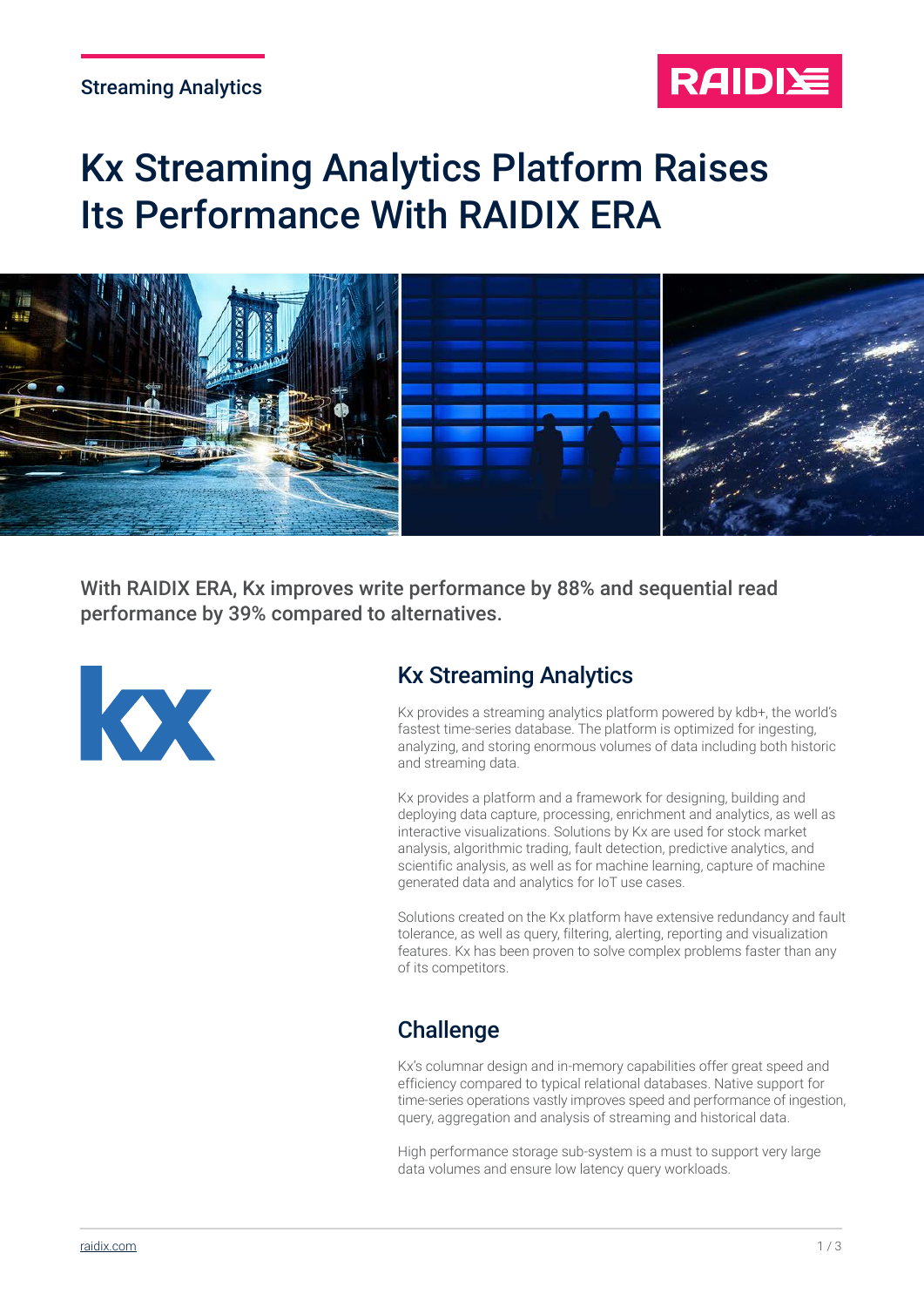

#### Solution

Kx customers use commodity server infrastructure paired with NVMe and SSD storage devices to create effective platforms that ensure high data velocity and support rich opportunities for analytics.

RAIDIX ERA is a software RAID that effectively works with SSD and NVMe drives. It is purpose-built for new types of flash drives, with a strong attention to their architecture and data path features. That's why NVMe based storage powered by RAIDIX ERA delivers almost full declared performance of the drives.

Kx employs RAIDIX ERA in its software R&D labs for the tests under the most demanding industrial IoT workloads and large data volumes.

#### The storage platform was initially tested with the following settings:

*Information about the nano benchmark is available here: [https://github.com/KxSys](https://github.com/KxSystems/nano) tems/nano*

1. 24 NVMe drives 2 TB each, 48 TB RAW

2. RAID 50 configuration with 6 RAID 5 groups

3. Nano benchmark running 20 threads for read and write operations

Nano benchmark calculates basic raw I/O capability of non-volatile storage, as measured from kdb+ perspective. Note, that cache is cleared after each test, unless another is specified.

#### During the test the following results were obtained:

|                                      | Before (VROC) | After  |
|--------------------------------------|---------------|--------|
| Total Write Rate (async) MiB/s       | 3.420         | 6.440  |
| Streaming Read (mapped) Rate MiB/s   | 14.100        | 19.565 |
| Streaming ReRead (mapped) Rate MiB/s | 47.905        | 72.461 |

Kx stores data in a columnar database, with most customer workloads involving sequential reading and writing of data. This enables Kx users to benefit from significantly higher performance in reading and writing data than available with alternative storage platforms.

## Business Value

With RAIDIX ERA, Kx has improved write performance by 88%, sequential read performance by 39%, and has lowered overall latency compared to the alternatives, enabling customers to process more data volumes with existing infrastructure.

RAIDIX ERA enables customers working with Kx technology to realize greater performance from their infrastructure investments, including:

- collecting and processing more data with higher velocity from connected devices, sensors, and tags in the manufacturing processes and monitoring of assets;
- capturing, storing and processing of millions of events and measurements per second to solve the most comprehensive R&D tasks;
- delivering faster responses to the analytics and query requests for insights and machine learning applications.